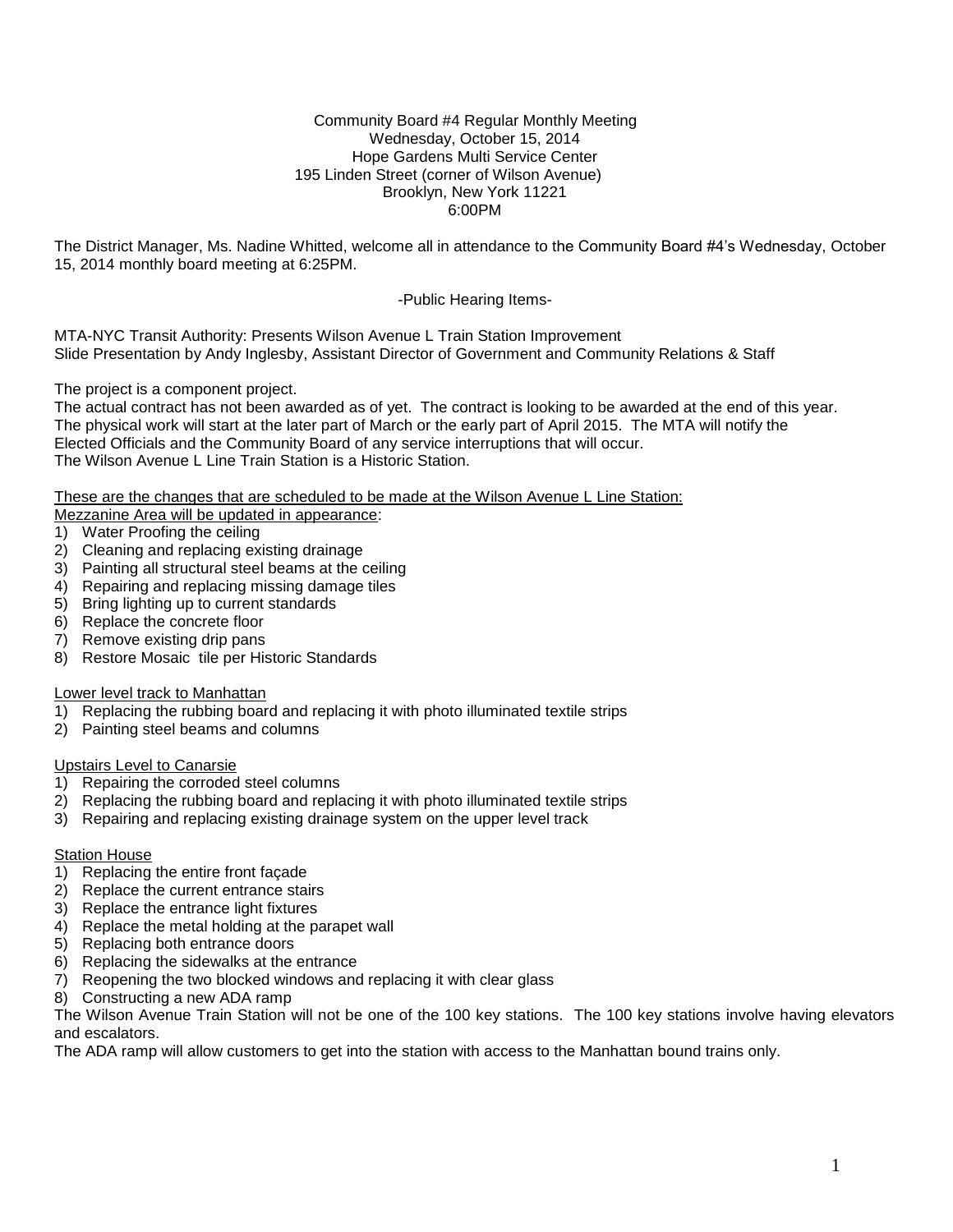Illuminating hand rails will be installed in the stairways. The Wilson Avenue Station will be one of the first stations to receive these illuminated hand rails. This is a pilot program and if it goes well the MTA will be extended it to their other projects.

The project will start late March or early April in 2015 and the work is scheduled to be finished by February 2016. The contract is for 13 months but the actual work that you will see will be about 9 months.

For 4 weekends during the project bus service will be required, from Myrtle Avenue to Canarsie. Probably in July or August when ridership is at its lowest. The station will be closed completely for 16 days due to the work that will need to be done on the station's façade and staircase. The station will be closed during this time for safety reason and there will be shuttle bus service from the Halsey Street station to Broadway Junction. The L train will bypass the Wilson Avenue Station during this time period.

The community board will be updated when the project starts and if there are any changes.

### Question were entertained:

Ms. B. Smith: Why is the station not fully ADA accessible?

Mr. Inglesby: This is a component project and we looked at the elements that were really needed. This is not a full station renewal and even if it were a full station renewal that would not necessarily mean that the station would have to be a full ADA station. A full elevator station is at the Myrtle and Wyckoff Station.

Making this project a full ADA station would put the project way over its budget. This project will cost approximately \$3-4 million and to make the station fully ADA it will add many more millions to the budget.

Ms. A. Spellen: Will the contractors working on the project will be required to hire local residents to work on the project?

Mr. Inglesby: No

Ms. G. Puglla: Why has it taken so long to fix this station?

Mr. Inglesby: MTA has 468 stations and a lot of the stations look like this one or even worse so we had to go through the system. This is a component job and what that means is we really pick the elements that have a bad rating. We rate from 1 to 5 and a rating of 4-5 means that the conditions are really poor. We took a lot of the stations with a ratings of 4 & 5 and decided to put them into the Capital Plan. We know it is a long time coming and we know that something like the station house speaks volumes that is why we are trying to get the stations to look the way that they use to look. So we have a lot of stations to do with a limited amount of money.

Mr. E. Korman: I was a private contractor and as a contractor I was mandated by the City to hire minorities and people from the neighborhood, why doesn't the City of New York have the same standards?

Mr. Samson Abraham: Even under this contract the general contractor is supposed to hire minority workers.

Mr. Inglesby: Just for the record we are a NY State Authority not a City Authority, not that that makes a difference.

Mr. C. Joseph: On the right side of the station there is vacant lot where people have thrown garbage inside of it and it has a broken fence. What is going to be done with it?

Mr. Inglesby: There is nothing within this project that includes the lot; but he has been talking to people on maintaining the lot to make it look better.

Mr. R. Camacho: What about the rodents that will come out due to the project? Mr. Inglesby: We will make sure that the contractor bate and have a very aggressive abatement process. We will follow it very closely.

Ms. Y. Gaffney: What is going to be done to the black wall on the Manhattan side of the station?

Mr. Inglesby: It is not part of the project.

Ms. Y. Gaffney: So it is going to stay black like that?

Mr. Inglesby: Yes, it is not part of this project.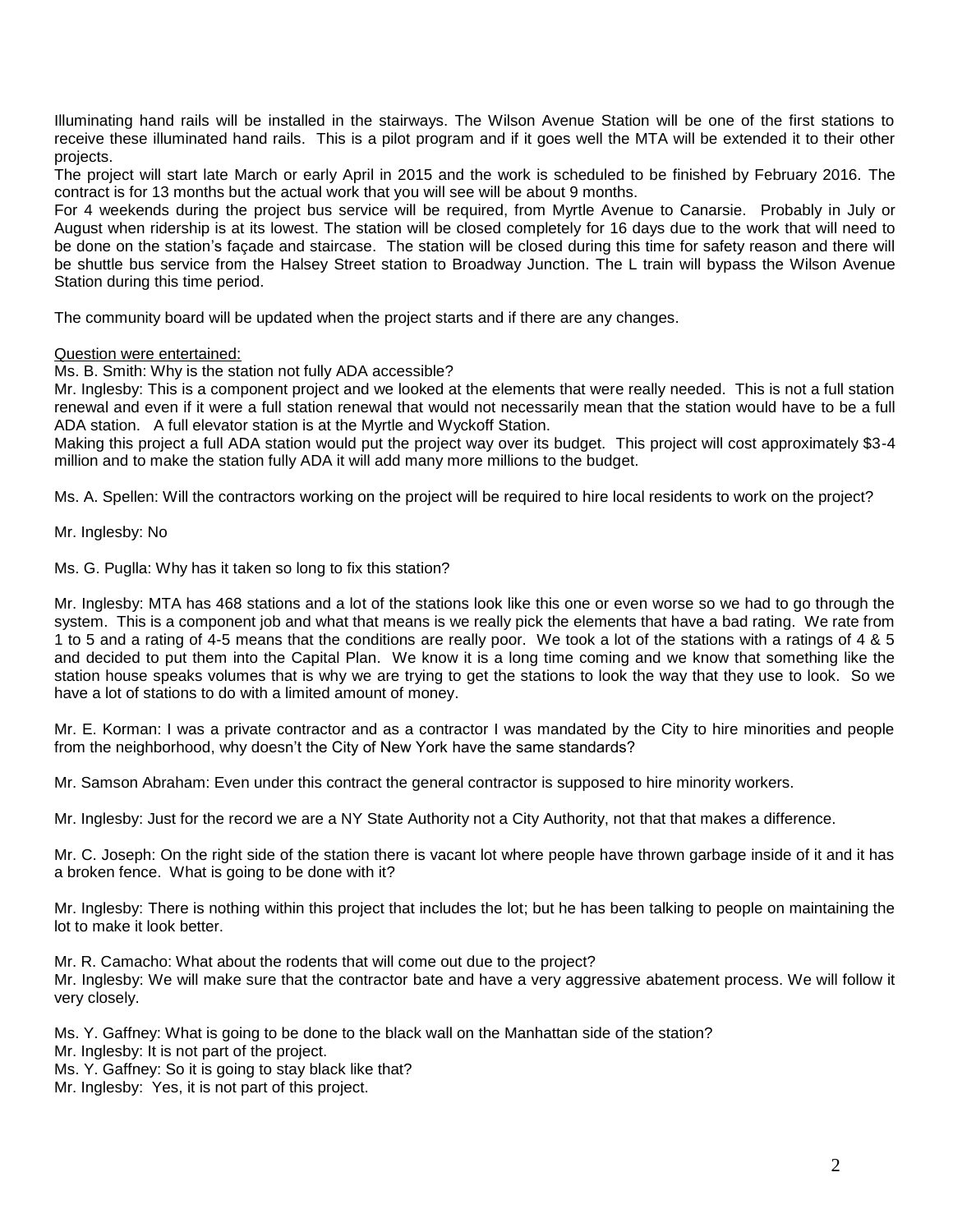District Manager, Ms. Whitted: The project that was presented was heard by the committee and we made sure that the NYPD was present at the meeting. The need for cameras and lighting at this station is necessary. The Community Board will address our State Elected Officials that correspond with the MTA NYC Transit to talk about the need for cameras and additional lighting at that site.

In 1980 there was a police office that was killed at that site. More importantly for our safety today this is needed especially on the Canarsie bound platform which is very dark at certain times.

We will speak to our State representative Martin M. Dilan. Assembly woman Maritza Davila is present with us tonight.

Assemblywomen Maritza Davila: Everyone can see the changes in Bushwick. We have seen it go down and we see it going up. We have brought it up so much that it is being taken away.

There is no problem with people coming in and building new business and putting in nice restaurants, however there is a problem with 65 year old senior citizens being displaced illegally. I do not like to see families that I have known be displaced illegally.

We will be working together and the elected officials will be working together.

There have been a number of request for liquor licenses. We do have good business and good people, however to continue to live here it will be a fight to maintain the common cause: a) the diversity b) the beauty c) the affordability

In five years a lot of us will have to move including herself because assembly persons do not make a lot of money. She does not want to see that happen.

Assemblywoman Davila stated that we have a good group of elected officials so she asked that all look out for any meetings that come up.

The 54th District which is the Assemblyman Eric Dilan does not take office until November and she is sure that he will beg to differ how these plans are. Why? Because it is disturbing to her that the ADA accessibility is only for those going to Manhattan and not for those going to Canarsie. That is unacceptable. When the decision was made there should have been some community input.

Ms. Inglesby: The Manhattan bound station platform is physically on the first floor. If the Canarsie station were on the first floor then that would have been the one that would be ADA assessable. We only have a certain amount of money available and to make the whole station ADA accessible would cost millions of more money.

Assemblywoman Davila: To make it ADA assessable one way and not the other way does not seem right to her. This is not her district but the upcoming assemblyman will have to look into it.

As for the lot next door to the Wilson Avenue train station there are people who would love to do something with the empty lot.

Mr. Inglesby: By the year 2020 the MTA is federally mandated to have 100 stations ADA assessable out of the 468 stations that they have within the subway system. They are going to meet that goal. The decision was clearly stated many years ago. Thank you.

Ms. Whitted thanked Assemblywoman Davila. The MTA's presentation was heard by the Environmental/Transportation Committee on October 8<sup>th</sup> and we felt that the board and the public needed to hear it at the Community Board Meeting as a public hearing agenda item.

Ms. Whitted thanked the MTA's Mr. Andy Inglesby and his staff for coming before the board with their presentation and all those who were in attendance.

Ms. Whitted closed the public hearing.

Ms. Dent thanked the District Manager for conducting the first part of the meeting while she was at another meeting in Manhattan at CUNY College.

**Roll Call: 7:26PM** 32 members present constituting a quorum

The Chairperson, Ms. Julie Dent welcomed all to the October 15<sup>th</sup>, 2014 Brooklyn Community Board #4 Meeting.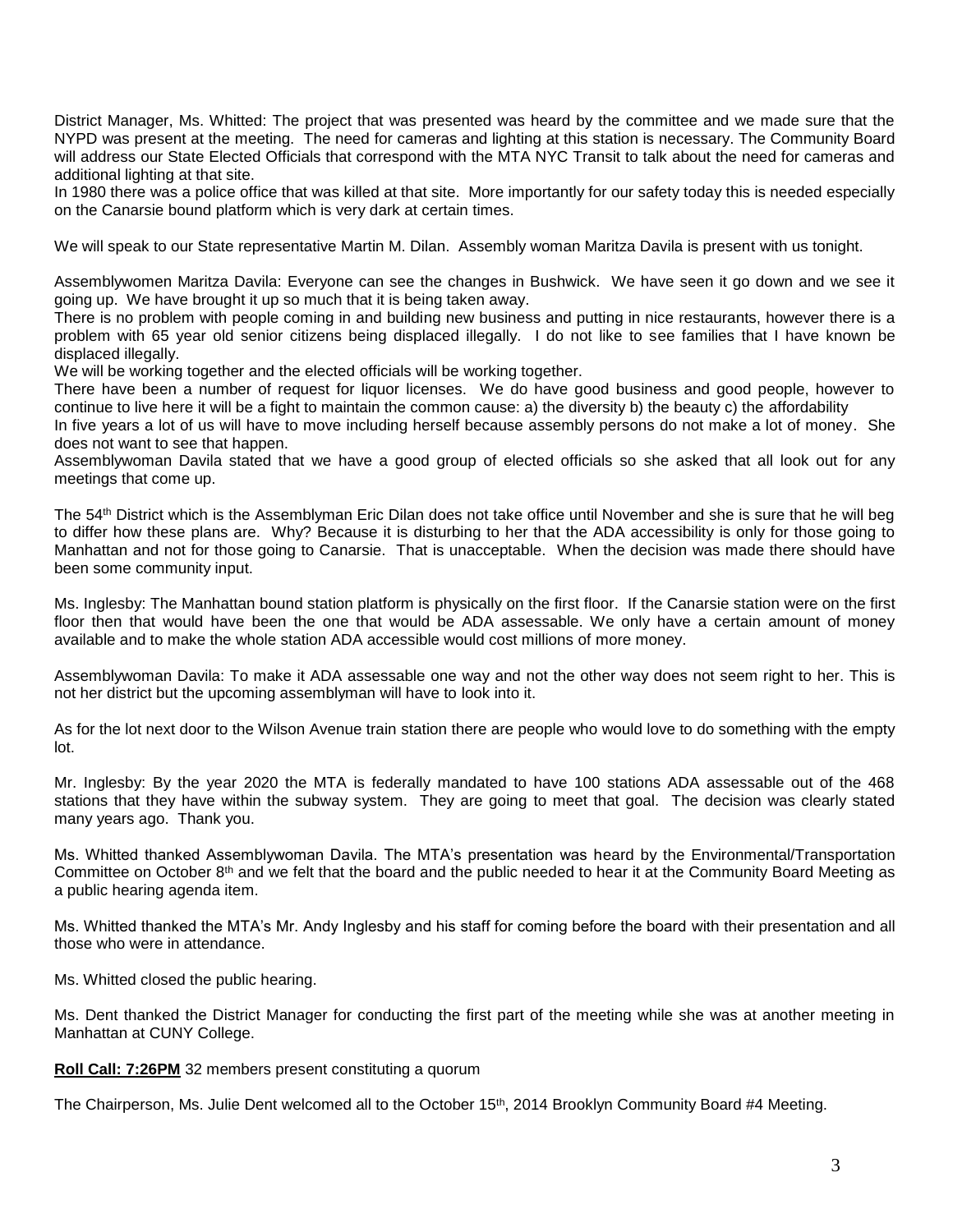Ms. Dent asked for the acceptance of the agenda with any necessary corrections. Ms. Miriam Cruz moved to accept the agenda as written. It was second by Ms. Elvena Davis. All board members present were in favor.

The acceptance for the previous month's minutes with any necessary corrections was accepted by Ms. Sheila Jackson and second by Mr. Cyril Joseph. All members present were in favor.

# **Chairperson's Report, Ms. Julie Dent: 7:30PM**

Ms. Dent asked that the Elected Officials and /or their representatives to introduce themselves and state their respective address and telephone numbers.

- 1) Michael Olmeda Representing State Senator Martin Malave Dilan, 718 Knickerbocker Avenue, 917-975-4222, 718- 573-1726
- 2) Kevin Worthington Representing NYC 34th Councilmember Antonio Reynoso, 244 Union Avenue, Brooklyn, NY 11206, 718-963-3141
- 3) Celeste Leon Representing NYC 37th Council Member Rafael L. Espinal, 786 Knickerbocker Avenue, Brooklyn, NY 11207, 718-642-8664
- 4) Yanuski Rodriquez Representing Kings County District Attorney Kenneth P. Thompson, 350 Jay Street, Brooklyn, NY 11201, 718-250-2565; Action Center # 718-250-2340
- 5) Kevin Wolfe Representing Brooklyn Borough President Eric Adams, 209 Joralemon Street, Brooklyn, NY 11201, 718- 802-3700

### Representative from City, State or Federal Agencies:

- 1) Captain Max Tolentino, 83rd Pct. Commanding Officer, 480 Knickerbocker Avenue, 718-574-1697
- 2) Det. D. Franco, 83rd Community Affairs Unit, 480 Knickerbocker Avenue, Brooklyn, NY 11237, 718-574-1697
- 3) Maggie Mangual Wyckoff Heights Medical Center -Positive Health Management Program, 342 Stanhope Street, Prevention Health Manager, 718-508-4669, [mmangual@wyckoffhospital.org](mailto:mmangual@wyckoffhospital.org)
- 4) Mr. Cyril Joseph General Consultant for Family Services of NY, 718-940-9040 ext. 14

The Chairperson, Ms. Dent invited Captain Tolentino, 83<sup>rd</sup> Pct. Commanding Officer to say a few words.

Captain Tolentino: We have done things well and there are things that we have to work on. For the 28<sup>th</sup> day period we are down in crime from 165 down to 145, which is 12.1%. That means that 20 people less was victimized compared from last year in the same 28 day period.

What they have to work more on is the amount of burglaries in the area.

50% of the burglaries occur in this zone: Flushing Avenue to Suydam Street, Broadway to Cypress Avenue and from Flushing Avenue to Stockholm Street.

The 83<sup>rd</sup> Pct. is re-deploying a lot of services into that area, because that is the area where burglaries are high however, they will not lose sight of what happens in the other part of the Precinct.

In the beginning of the summer a lot of the cases was due to people leaving their windows open however, now the problem is due to false entry. During the last 28 day period arrest are down from 340 arrest to 331 arrests. They have been working closely with the District Attorney's Office, in making sure that the career burglars or career criminals do not get out of jail so quickly.

If you see a suspicious person (s) on your neighbors roof or fire escape get a good description of the individuals (s) and report it to 911 immediately!!! The NYPD is offering FREE security assessments of your home or apartment. Doors, locks, and windows will be examined and recommendations will be made to help you maintain a high level of security. For more information call 718-574-1688

Captain Tolentino stated that there have been a couple of attacks on residents in Bushwick. His message is: An attack on our community, on our streets is an attack on Bushwick. Anybody who has information related to crimes that occur in Bushwick are encouraged to contact 1-800-777-TIPS.

In the upcoming future our officers will be receiving updated training.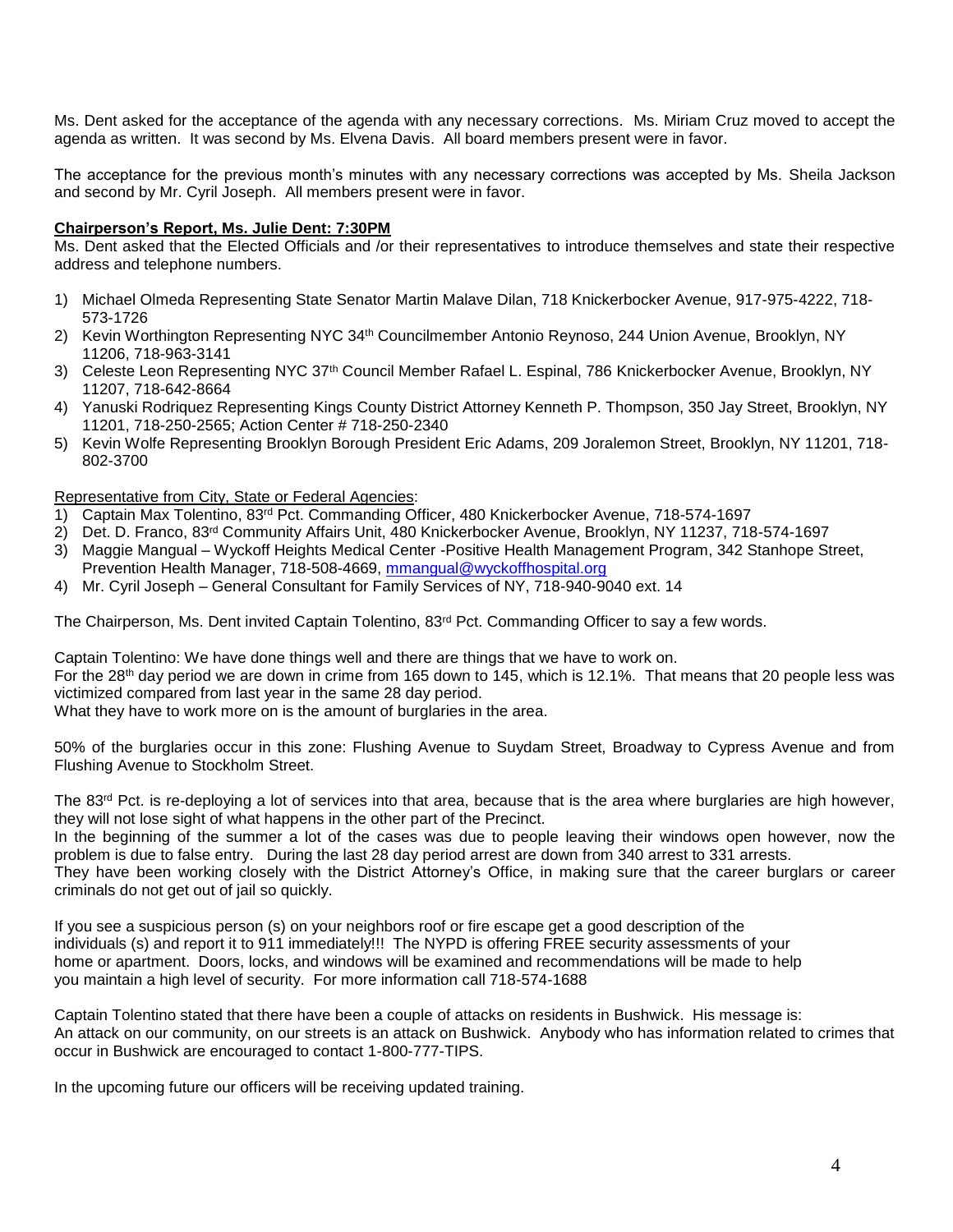Graffiti: Since August the 83<sup>rd</sup> Pct. has cleaned up 16 separate locations of graffiti. The 83<sup>rd</sup> Pct. has visited the Laundromat at Gates Avenue and Evergreen Avenue and they have asked the owner to clean their location themselves. The Elected Officials are approving funding for the cleanup and if anyone would like to help please contact Det. Franco at the 83<sup>rd</sup> Pct. 718-574-1697. The Chairperson thanked Captain Tolentino for speaking and attending the Community Board #4 meeting.

NYC Department of Health (DOH) Questions Frequently Asked about Ebola The NYC Department of Health has provided a fact sheet on frequently asked questions on Ebola. Copies where made available for distribution to those in attendance.

The Department of Health is asking to hear from community based and faith based groups so that they can respond to the needs and concerns of NYC communities, specifically the West African Communities. To help them gather information, DOH is requesting that the following questions be answered via email to [enapier@health.nyc.gov](mailto:enapier@health.nyc.gov) or you can reach them via phone at 347-396-4009 or 646-973-2823.

## The questions are:

Are there specific questions and concerns that you are hearing from others in the West African Community Regarding Ebola?

Within your West African community / neighborhood who are the key leaders or organizations in which people listen to or follow? Please provide the specific names of the organizations or people if possible so that the DOH can have a conversation with them as well.

What are the most effective ways in which people communicate and receive information within the West African community? (For example: local newspaper, radio, television, community access cable channel, text messaging, etc.) Please name the specific stations.

Do you know of any upcoming community events where we can reach out to your community?

How can the DOH involve more members of the West African Community in the organizing of Ebola health education efforts and activities?

# US Environmental Protection Agency (EPA) Super Fund Symposium

The US EPA will host a Symposium on Superfund Cleanups on Thursday, November 20, 2014 at Brooklyn Borough Hall. Location: 209 Joralemon Street, Community Room, 2<sup>nd</sup> Floor, from 6PM to 9PM.

The main focus: Roadmap to clean up the hazardous waste at "Superfund" sites – Wolff Alportt, Newtown Creek and the Gowanus Canal. Admission is free and open to the public. Ms. Cecilia Echols is available to Answer questions concerning this at 212-637-3678

New York State Office of Alcohol and substance abuse service (NYC OASAS)

Bridge Back to Life is a network of NYS OSASAS licensed outpatient chemical dependency treatment program with five offices throughout the boroughs and Long Island. Bridge Back to Life is in the application process to open an additional site within Community District #4 at 16 Sumner Place between Flushing Avenue and Broadway.

The space being considered is already zoned as medical and is currently being used as an Article 28 Medical facility. Bridge Back to Life Inc. is interested in meeting with CB#4 to discuss this proposed project in detail.

Mayor de Blasio in Partnership with the NYC Council Launched Community Parks Initiative

This huge step will target 35 small neighborhood parks through a \$130 million capital investment. Long Neglected neighborhood parks around the five boroughs will received monies for upgrade and renovations. (Our Thomas Boyland Park was mentioned as one of the parks that will be renovated)

Our Parks and Recreation Committee will be meeting with the Brooklyn Office of the Department of Parks and Recreation to learn more about this exciting funding.

# Borough President Eric Adams

Will host the 2014 Dine-In Brooklyn which has proven to be a boost to the local restaurant industry and is Always well received by Brooklynites, NYC residents and tourist from all over the globe. Dine in Brooklyn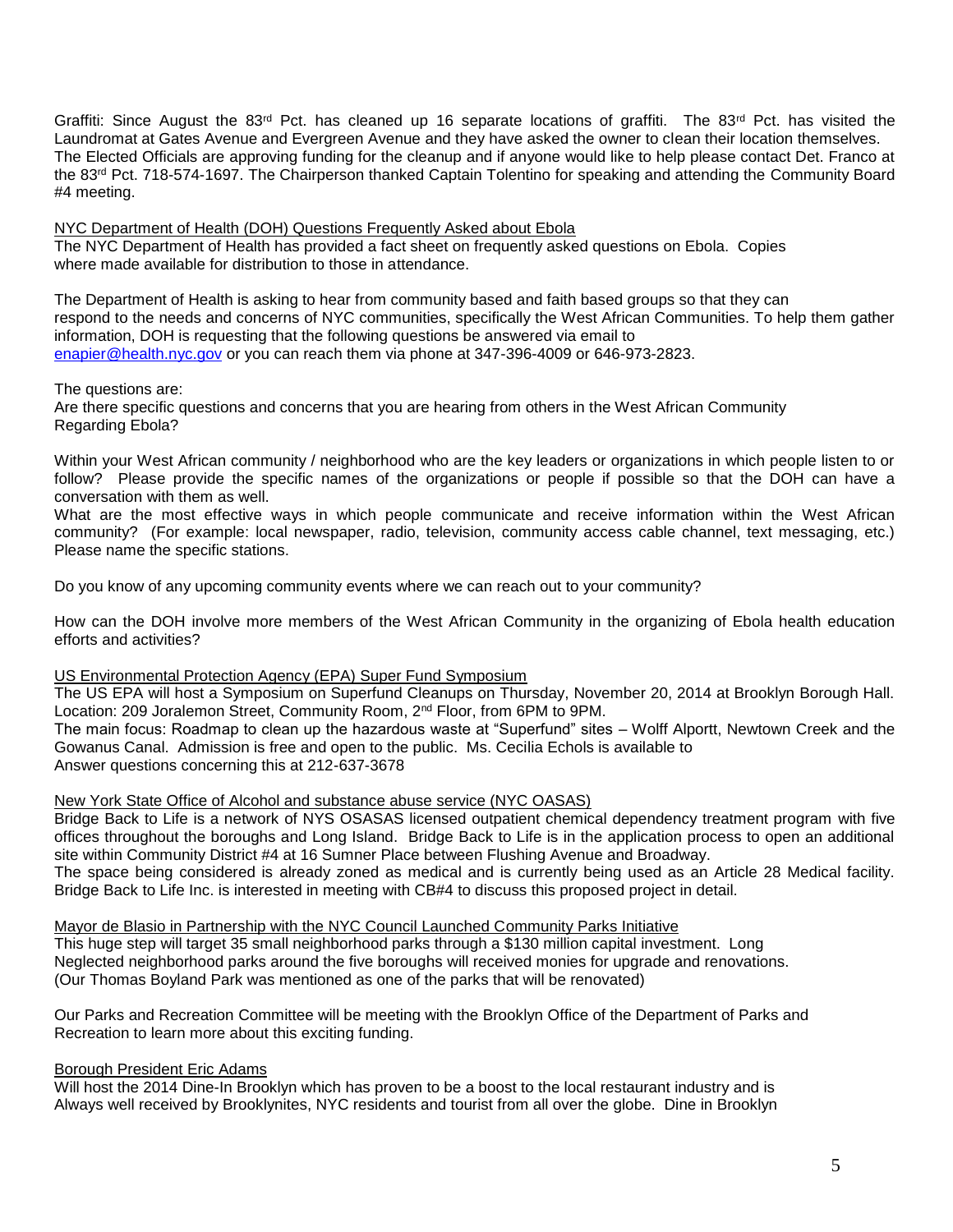Takes place from Monday, October 20<sup>th</sup> to Thursday, October 23<sup>rd</sup>, and Monday, October 27<sup>th</sup> through Thursday, October 30<sup>th</sup>. The dinner menu will be \$25.00 and lunch menu for two will be for \$15.00.

## Housing Lottery Seminar

Are you looking for Affordable Housing in Brooklyn? October 28, 2014 at 6:30PM, Location: Grace Baptist Church of Christ, 233 New Jersey Avenue, Brooklyn, NY 11207 (between Liberty and Glenmore Avenues) Call 718-246-8080 ext. 207 to RSVP and for more information

L.I.F.E. (Labor and Industry for Education) Audrey Johnson Learning Center, 272 Moffat Street (between Knickerbocker and Wilson Avenues) and the John Coker Early Learn Center, 1375 Bushwick Avenue (corner of Decatur Street) are enrolling children 3 to 5 years of age. Free HEADSTART and U.P.K., Creative Curriculum, Nutritious Meals, Family Services and Certified Teachers, etc. Audrey Johnson Learning Center: 718-574-0130; John Coker Early Learn Center: 718-452-1414

## **District Manager's Report, Ms. Nadine Whitted: 7:58PM**

## September 21, 2014

Ms. Whitted attended the Centennial Birthday for Rev. Dr. Hattie Downer. Rev. Downer is the Pastor Emeritus of the Cathedral of Joy Church of God located at 43 George Street. The celebration was for Rev. Downer's 100<sup>th</sup> birthday as well as the celebration of the church's  $40<sup>th</sup>$  anniversary. In June of 1974 the Building was given to her. The building is where the church worship's today and as an extension of her Humanitarian outreach the building is also utilized to house, feed and clothe children and the homeless.

# September 22, 2014

Met with representatives of NYC Council Member Reynoso's Office regarding the Bushwick Rezoning Efforts. In order to move forward both council members Reynoso and Espinal offices came together with the Executive Steering Members who are in continuous communication with the Department of City Planning. Community leaders who are both organization and or residents volunteered to be on the (The Steering Committee). The Steering committee's role is to serve as liaison and advisor to the community, Elected officials and city agencies involved in the community based rezoning process. It ensures the most equitable and fair representation of the Bushwick community interests in it and diversity. The Steering committee functions: Education, outreach, and communication and advisory role.

# September 25, 2014

The PRC committee met to review permits submitted by organizations who submitted applications to utilize the districts parks.

Chairperson-Julie Dent, Public Safety Chairperson- Barbara Smith and the District Manager, Nadine Whitted attend the Grand Opening of Lot 45 located at 411 Troutman Street between Wyckoff and St Nicolas Avenues. It is a very nice massive 60 by 100 space that has been converted to recreational space with a stage for live performances, kitchen and bar.

# September 27, 2014

The Bleecker Street Block Association honored representatives of the board: Julie Dent, Martha Brown and Nadine Whitted. Also acknowledgement was given to the NYPD 83<sup>rd</sup> Precinct, Community Affairs Unit and the Community Council President at their annual block event.

# September 29, 2014

Met with Chief of Staff of Assembly Member Davila's office.

# October 1, 2014

Executive Committee Meeting: Members expressed interest in ascertaining information on the following: Housing lotteries – how do we ensure that the quoted amount of housing goes to Bushwick residents. Who will be there to make sure? Should we or do we take part in the lottery drawing?

MTA-TA closing of J/Z train stations at: Chauncey Street, Gates Avenue, Kosciusko Street, etc. will reopen. When these stations were closed we were told that it was doing so for both safety as well as lack of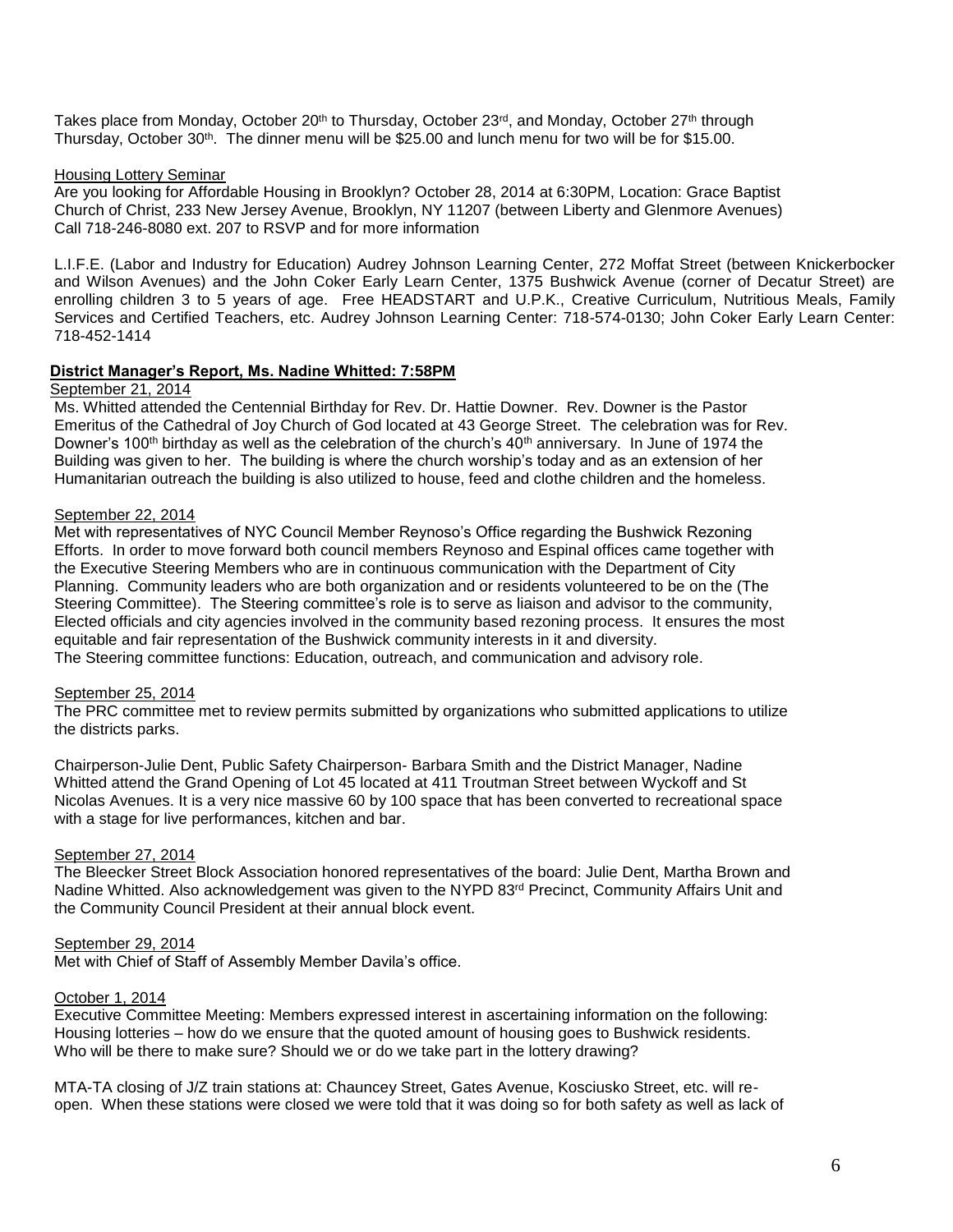ridership.

## October 2, 2014

Attended the Bushwick Film Festival's opening night along with Chairperson Dent.

October 6, 2014

Attended the (PSC) Public Safety Committee's SLA application review

October 7, 2014

Attended the (EPT) Environmental Protection / Transportation Committee Meeting

The NYPD both the 83<sup>rd</sup> and the Transit District #33 echoed the need for lighting and cameras for the L Train Station at Wilson Avenue. We will address the elected officials as an added request is this request is not a part of the original project.

The next EPT Meeting is scheduled for November 18<sup>th</sup>, 2014. We will have a meeting at the board's office involving the DOT, NYPD, NYC Council Members (or their representatives) to discuss establishing a Local Bushwick Wide Bicycle Network. The focus will be fostering communications and recommendations for Safety for cyclists and residents.

The meeting place is forthcoming.

## October 8, 2014

Chaired the District Service Cabinet Meeting

### FDNY

Captain Timothy Smith and Chief Endall reported to the cabinet on the request to respond to what seems to be an extremely high number of fires in Bushwick during the July through September months. Ms. Whitted's immediate thoughts and concerns was suspicious fires, perhaps arson. If not, perhaps fire safety education is needed.

Chief Endall stated that the number of structural fires are in fact down from previous years. When the responding Chief is not able to attribute the cause of a fire to the obvious cigarettes, wires, candles, electrical appliance, etc. It is then reported as suspicious. (This does not necessarily mean arson) Fire Marshalls are then dispatched to complete a more comprehensive investigation.

The FDNY will report back to Ms. Whitted regarding the details of the Fire Marshall's investigation.

We have scheduled a Fire Safety Event for November 17, 2014. At that time smoke detectors and batteries will be given out. This will be opened to the community.

Also planning to have Chest Compression (CPR) classes in the near future. The location will be determined.

### DOT/NYPD Vision Zero

DRIVE 25 IT IS THE LAW! Beginning Friday, November 7, 2014 the speed limit will be lowered to 25 MPH. Drivers who drive 25MPH or slower are better able to avoid crashes. Pedestrians who are struck by vehicles traveling at 25 MPH are half as likely to die as pedestrians who are struck by vehicles at 30 MPH. For more information go to [www.nyc.gov/visionzero](http://www.nyc.gov/visionzero) 

## Department of Sanitation

DSNY Superintendent T. Tamburo, BK District #4 and Lt. K. Robinson - Discussed how the district has all types of literature and advertisement along private and public property. We were instructed to fill out a form for residential and multiple dwelling units concerning UNAUTHORIZED DISTRIBUTION OF UNSOLICITED ADVERTISEMENT.

### National Grid

Local Law 30 – Service Valve Installation Mandate requires to install a shut off device at the street or curb. The installation process will begin November 1, 2014 in Brooklyn & Queens. Hallen Contractors hired by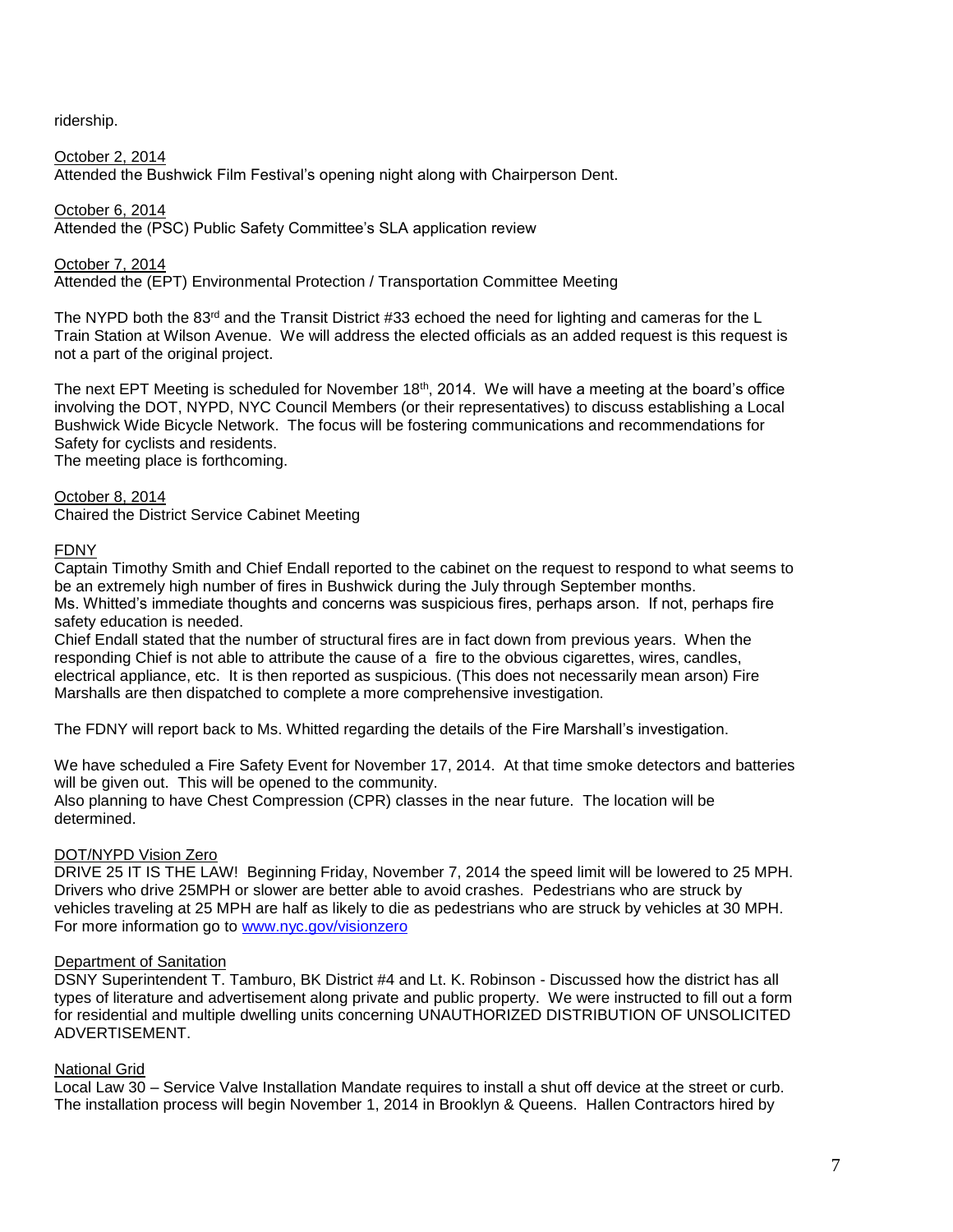## National Grid will notify owners:

By knocking on doors, leaving on doors knobs written material with telephone number to make an appointment and by re-visiting. Each home will take 4 hours to do.

This is a district wide project, impacting each household. I requested that National Grid make a presentation to the board during the November's board meeting.

## Community Pet Day

Pet Day at Irving Square Park, Saturday, October 18<sup>th</sup> at 11AM to 3PM. There will be activities for pets and their owners.

Next Bushwick Rezoning Town Hall Meeting is scheduled for Monday, October 27, 2014. Location: 1349 Gates Avenue. There will be two sessions one at 11:30AM and the other at 6:30PM.

### **Committee Meetings**

**Environmental Protection/Transportation Committee (EPT),** Chairperson, Mr. Eliseo Ruiz – 8:23PM Members Attending: Eliseo Ruiz, Committee Chairperson, Tari Sunkin Others Attending: Nadine Whitted - District Manager, Kevin Worthington – NNYC Council Member Reynoso's Representative, Captain Ronald Zedalis, Sergeant Ali Cheikhali, PO Stacey Wollack – 83rd Pct., PO L. Longmire - Community Affairs TD#33, MTA NYC Transit Representatives: Andy Inglesby, Nan Ng and Samson Abraham.

### Item Discussed:

MTA – New York Transit Authority Presentation – Wilson Avenue L Station Renovation Station Component Project. The contract will be awarded by the end of the year. Construction to begin early next year. The total cost is (3) three to (5) five million dollars.

## Scope of Work:

Replace entire front façade, repair stair entrance, replace entry doors, replace light fixtures, replace metal coiling at parapet wall, repair paving at the bottom of entrance stairway, replace two blackened windows, and construct ADA ramp.

Platform ceiling and wall – repair corroded steel columns. Replace rubbing board, provide photo, add repair existing draining system on upper level track.

Platform columns – replace rubbing board and provide photo-luminescent tactile strip. Replace spoiled damaged concrete at ceilings. Paint steel beams and concrete. Platform edge reconstruction.

Mezzanine at Street Level: Water proofing at roof slab, clean/replace existing drainage. Paint all structural steel beams at ceiling. Replace/replace missing/damaged tiles. Bring lighting to current standards. Paint ceiling and wall above tiles. Remove drip pans. Restore mosaic per historic standards and illuminate handrails.

The façade of the building will be restored to the original historic appearance as the building which was erected in 1928 was deemed a landmark site.

Construction is scheduled for January to April 2015, with completion of work in February 2016. Throughout The project there will be a minimum of four (4) weekend were the Train station will be closed. This will Involve a complete shut down from the Myrtle / Wyckoff Station to the Rockaway Parkway Station. Also for sixteen (16) days during the project the L train will skip the Wilson Avenue Station stop. The MTA Will provide bus service during the disruption of service with ample notification.

Only four (4) lights are a part of the scope. The lights will be situated on the outside of the station. Mr. Inglesby stated that the project scope as presented doesn't include cameras or lighting.

Discussed the opening of train stations on the J line (Chauncey Street, Halsey Street, Gates Avenue, Kosciusko Street, etc.) The NYC MTA Transit President stated that the MTA are in a holding pattern on this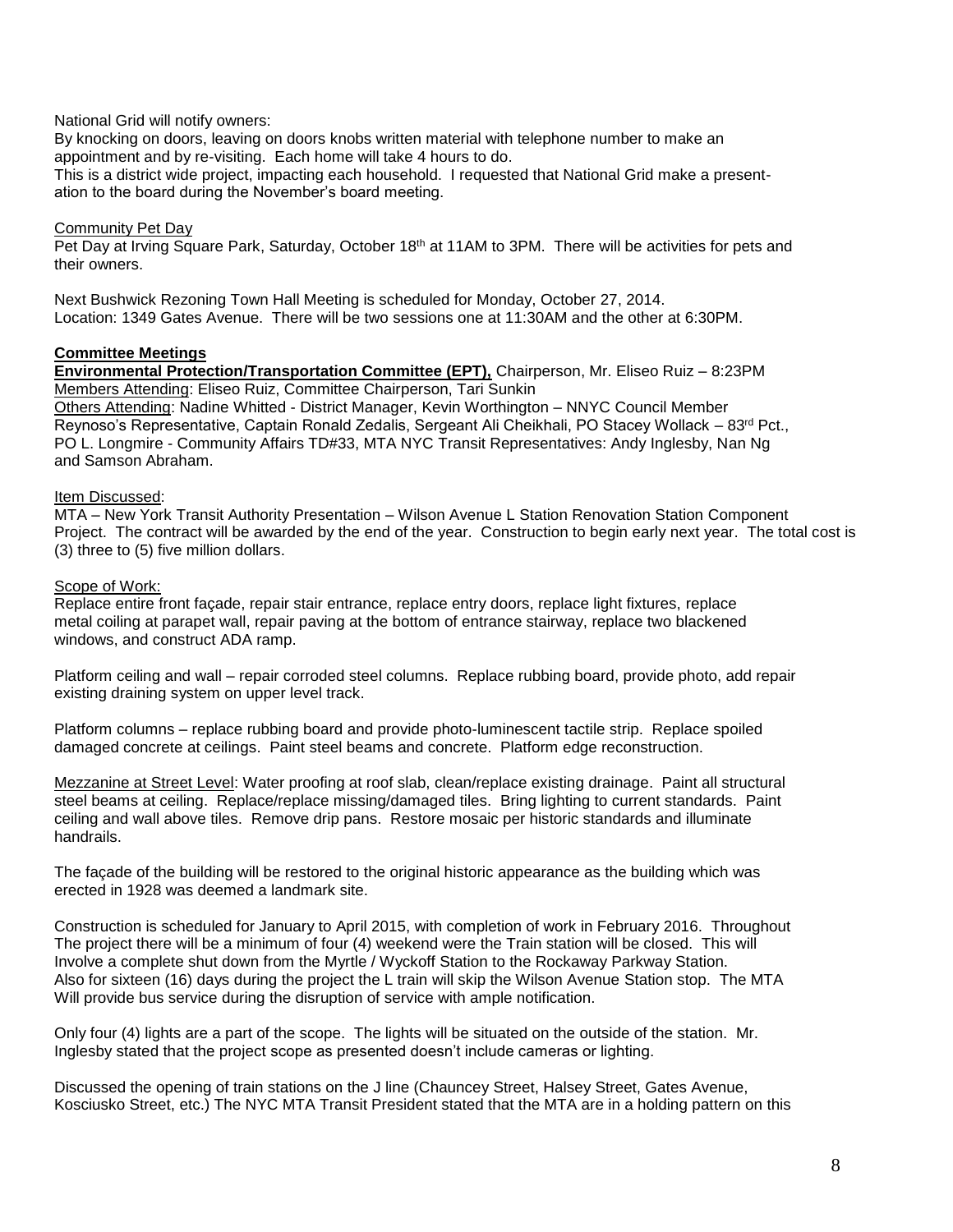Issue and they are awaiting clarity about recent legal decisions elsewhere about reopening closed stations entrances and exits which will require ADA accessibility.

Discussed establishing a local Bushwick wide bicycle network – for recommendations, safety and the fostering of communication between the city and residents. Community Board #4 will convene a meeting involving NYC Councilmembers, NYPD, DOT and Cyclist to grow this collaboration for recommendations of streets that that we wish to see designated as bike lanes. Tentative meeting date is November 18, 2014.

Committee Recommends:

1) To have this issue presented at the public hearing

2) To write to our State & Federal Elected Officials to fund the additional cost for cameras, lighting and handicap accessibility on both sides of the Wilson Avenue L train station especially the Canarsie bound side.

# **Health /Hospital & Human Services (HHH)**, Chairperson Mary McClellan – 8:39PM

Meeting held on Thursday, October 9, 2014 at 10:00AM-2PM, 1420 Bushwick Avenue, Suite 370, Brooklyn, NY 11207

Members Attending: Mary McClellan, Barbara Smith, Julie Dent, Zulma Novoa, Miriam Cruz

Others Attending: Mary Highsmith- Dorsainvil, John Ngadi and Lula Mae Phillips

The HHH Committee started a series of classes on Community Engaged Research.

The class will be learning how to research

The first class was held on Thursday, October 9th

portion of the meeting of October 15, 2014

The second class will be held on Thursday, October 16<sup>th</sup>

The third class will be held on Thursday, October 23rd

The conductor is Rev. Lula Mae Phillips from Weill Cornell Medical College

**Public Safety Committee (PSC)**, Chairperson, Ms. Barbara Smith – 8:42PM

Meeting held on Monday, October 6, 2014 at 6PM, 83rd Pct., 480 Knickerbocker Avenue, Brooklyn, NY 11237

Members Attending: Barbara Smith-Committee Chairperson, Mary McClellan, Annette Spellen, Elvena Davis, Anne Guiney and Tari Sunkin

Others Attending: NYPD Representatives: Captain Tolentino, Captain Zedalis, Detective Franco of the 83rd Precinct

Applicants/Representatives: Jose Alatorre-Viannelly Restaurant, Kristen North, Joseph Jorge and John Sita

# Items Discussed

New York State Liquor License Requests:

1. Bobbie Trap LLC., 308 Bleecker Street, Ms. North was asked to attend meeting due to the numerous amount of noise complaints received by the 83<sup>rd</sup> Pct. during the month of August. The meeting resulting in the following agreement:

a) the sidewalk area where patrons congregate will be monitored by Ms. North.

b) At 10:00PM the windows and doors will be closed.

It was mutually agreed that a sign which is located inside of the premises, that can be seen by passer byers and viewed as somewhat obscene will be covered until 10:00PM.

2. Vianelly Restaurant Corp., 250 Wyckoff Avenue. Applying for a restaurant wine and beer license. Mr. Alatorre is awaiting for the inspection by the FDNY. Until such time the committee will not support. The inspection is needed by the FDNY and the proper paper work is necessary before support will be given.

3. Cana y Café Bar Restaurant Corp., 856 Knickerbocker Avenue. Request for the renewal of a full liquor license. Hours and Days of Operation: Closed on Tuesday. Open on Monday, Wednesday and Thursday from 8:00AM to 11:00PM, Friday and Saturday open from 8:00AM to 4:00AM. No liquor sales on Sunday after 12 Midnight. COMMITTEE APPROVES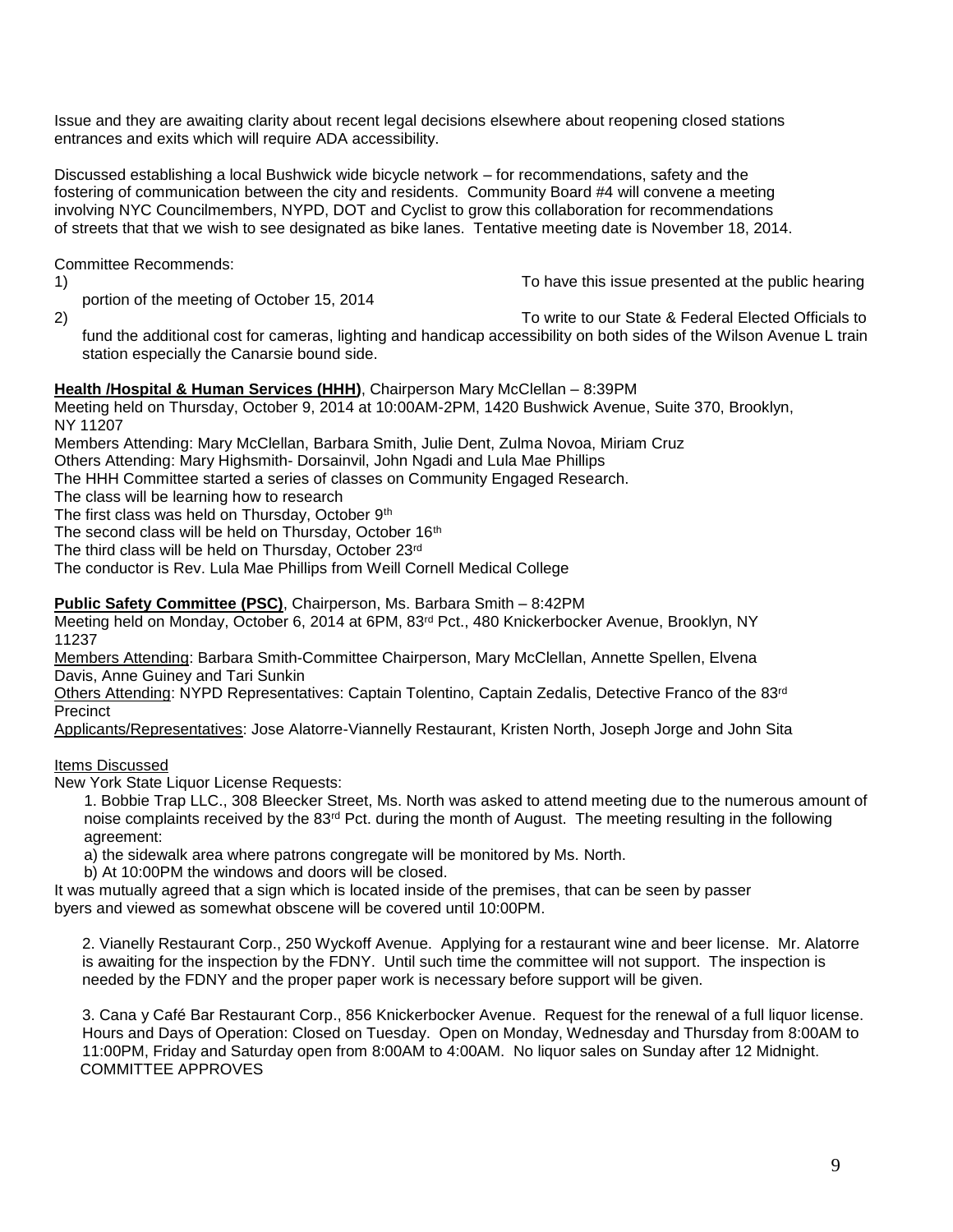Captain M. Tolentino the Commanding Officer of the 83<sup>rd</sup> Pct. noted that each establishment serving alcohol will receive one warning before receiving a summons. He also noted that a coordinated effort between the NYPD 81<sup>st</sup> & 83<sup>rd</sup> will respond to the Myrtle Broadway corridor.

Detective Franco reported on several locations where the FDNY & the NYPD responded to Chronic Hot Spots and gave out various summons in the month of March.

The Committees recommendations are:

856 Knickerbocker Avenue with noted operational days and times. Community Board #4 hosting a Public Safety Forum on fire safety in conjunction with the FDNY.

# **Recommendations:**

To support the MTA's presentations with the following recommendations:

1) Would like to have an elevator for the Canarsie bound station allowing the Wilson Avenue Station to be ADA accessible.

2) Cameras for both inside and outside of the stations platforms.

3) Ample lighting inside and outside of the station as well as both platforms

4) Vacant lot that is owned by the Transit Authority, we would like it to be fenced in and cleaned up.

5) Turn the vacant lot over for community use.

6) For the several local jobs available how will the Community Board be involved and how will we advertised them to the Community?

The motion was presented by the District Manager and second by Eliseo Ruiz. All board members present were in favor. Motioned moved.

## **Announcements: 8:58PM**

Barbara Smith, 83<sup>rd</sup> Pct. Council: The 83<sup>rd</sup> Pct. Council Committee is now collecting monies, can goods and turkeys for the Thanksgiving Holiday Season. Asking for donations. If you know of a family that could benefit please call the 83rd Pct. at 718-574-1697. Please give the name of the family, size of the family and the age of the children.

Sean Fleming, EcoStation,NY: After five years they are now a tax-exempt organization.

 Bushwick Farmer's Market and Friends present…!CALABAZAFEST! Sunday, October 26, 2014 from 12 Noon to 5:00PM at Maria Hernandez Park

 This is a colorful, cross-cultural mashup of Halloween, Day of the Dead, and Harvest Fair traditions featuring Fantastic live mariachi bands, pumpkin crafts, food demonstrations, etc…

 Raul Rubio, Bushwick Community Partnership: Presented by the Office of the Kings County District Attorney Anti-Bullying Workshop. Hosted at PS 291, 231 Palmetto Street, Brooklyn, NY. Tuesday, November 18, 2014 At 10:30AM to 12:30PM.

Kevin Worthington, Representing NYC 34th Councilmember Antonio Reynoso:

 You Decide How to Spend \$1 Million, Live in Bushwick, Ridgewood or Williamsburg? You can help decide How to spend \$1 million of taxpayer money for community improvements to parks, schools, libraries, street, And more. Join an upcoming neighborhood assemble to brainstorm ideas with your community. Be part of Participatory Budgeting New York City. Bushwick Neighborhood Assembly, Thursday October, 16, 2014 at 6PM, St. Joseph Patron Church, 185 Suydam Street. What are your ideas? Post it at PBNYC.ORG/34 To RSVP contact the office of Council Member Antonio Reynoso: 718-963-3141 at [afarkas@council.nyc.gov](mailto:afarkas@council.nyc.gov)

 Celeste Leon, Representing NYC 37th Council Member Rafael L. Espinal: Free Immigration Services Fridays from 10:00AM to 5:00PM, New York City Council Member Rafael L. Espinal Jr.'s District Office, 786 Knickerbocker Avenue, Brooklyn, NY 11207, 718-642-8664

 Please call to make an appointment ad get Free Help with your immigration questions related to Naturalization And Deferred Action for Children Arrivals. All services are free and confidential and open to any member of the community. Service will be available through June 30, 2015.

Community Pet Day! Irving Square Park in Bushwick, Brooklyn, Saturday, October 18, 11AM to 3PM. Plus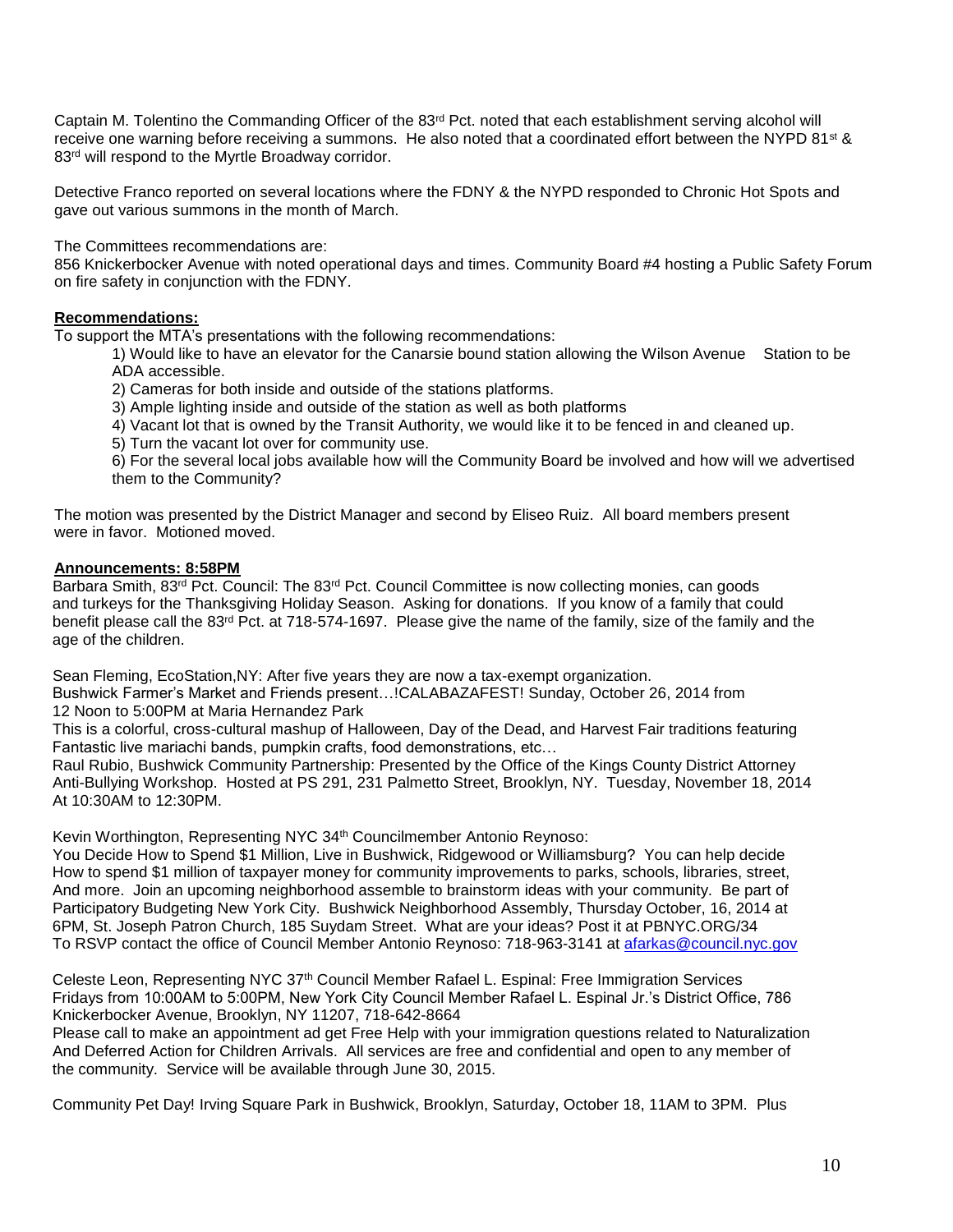The first annual Halloween dog costume contest! Please visit [www.facebook.com/irvingsquareparkdogrun](http://www.facebook.com/irvingsquareparkdogrun) or email [communityrundogrun@gmail.com](mailto:communityrundogrun@gmail.com) for more information.

Citizens Committee for New York City: 2015 Grants-Apply Now!!!

 2015 Love your block Grants! \$1,000 to beauty your neighborhood! Love your block is a partnership Between NYC service and Citizens Committee for New York City that provides a unique opportunity for Neighborhood groups to improve their communities through local action. Grantees will received \$1,000 As well as City services from the NYC Departments of Parks and Recreation, Transportation and Sanitation to help improve their block.

Applications are due November 7<sup>th</sup>, 2015.

 2015 Neighborhood Grants – Receive up to \$3,000 for community improvement projects. Through our Neighborhood Grants, Citizens Committee awards micro-grants of up to \$3,000 to resident-led groups to work on community and school improvements projects throughout the city.

Applications are due January 26, 2015

For more information call 1-212-822-9568 or 212-989-0909, [info@citizensnyc.org,](mailto:info@citizensnyc.org) [www.citizensnyc.org](http://www.citizensnyc.org/) 

 Brandon Zwagerman, Silent Barn: Beginner's Spanish Class, Thursdays, 8-9pm, 603 Bushwick Avenue Come learn the foundations of Spanish! This weekly class is taught by a native speaker with extensive Language instruction experience. The class will meet every Thursday until mid-November. Regular Attendance is key as each class content builds upon the previous week's lesson.

 Student's financial contribution is a sliding-scale donation of \$5.00 to \$20.00 per class. For more info please Email Juliet at [Juliet.tarantino@gmail.com](mailto:Juliet.tarantino@gmail.com)

Bushwick Vendors Market: Silent Barn, 603 Bushwick Avenue, October 18<sup>th</sup> from 12-6pm, vintage, crafts, Jewelry and art. Visit [www.bushwickvendorsmarket.weebly.com](http://www.bushwickvendorsmarket.weebly.com/) or email [bushwickvendorsmarket@gmail.com](mailto:bushwickvendorsmarket@gmail.com) For more information

 1 st Annual kid's stuff swap! Sunday, October 19, 2014, 1:00 to 4:00pm Bring things that kids can't wear or use and swap them with something else. Silent Barn, 603 Bushwick Avenue, Brooklyn, NY 11206 [www.SilentBarn.org](http://www.silentbarn.org/)

 CAMBA Legal Services: Providing free legal services to low-income and working poor residents of Brooklyn And Staten Island

Consumer law, domestic violence, foreclosure prevention, housing and immigration

 CAMBA is a non-profit agency that provides services that connect people with opportunities to enhance their Quality of life. CAMBA started in 1977, and serves more than 45,000 individuals and families, including 9,000 Youth, each year. Learn more at [www.CAMBA.org](http://www.camba.org/)

For housing and foreclosure prevention call 718-287-0010

For consumer law, domestic violence and immigration law call 718-940-6311

 Our schools need parents like you to help make NYC schools the best they can be! The Office of Brooklyn Borough President Eric Adams invites all parents to: Community and Citywide Education Councils Election Information Meeting. Come learn what community and citywide education councils are, what they can do for Their school districts, and why you should be on one! Tuesday, October 21, 2014, Brooklyn Borough Hall, Community room, 209 Joralemon Street, 6-7:30pm. Sign up to learn more at NYCparentleaders.org or 311

 Rewards up to \$2,000!! You don't have to reveal your identity to help solve a violent crime. Crime Stoppers, call 1-800-577-TIPS

When you phone in tip they will not ask your name. But if it leads to the arrest and indictment of a felon, you will received a cash reward of up to \$2,000. And because you pick it up by a code system, you will not even have to give your name to claim it.

Kevin Wolfe, Brooklyn Borough President Eric L. Adams: BP Eric Adams & the Deputy Borough President Diana Reyna in partnership with Brooklyn (Kings County) Hispanic Chamber of Commerce & Ponce De Leon Federal Bank present LATINO Heritage Celebration 2014, Thursday, October, 30<sup>th</sup> at 8:00pm to 9:00pm at the